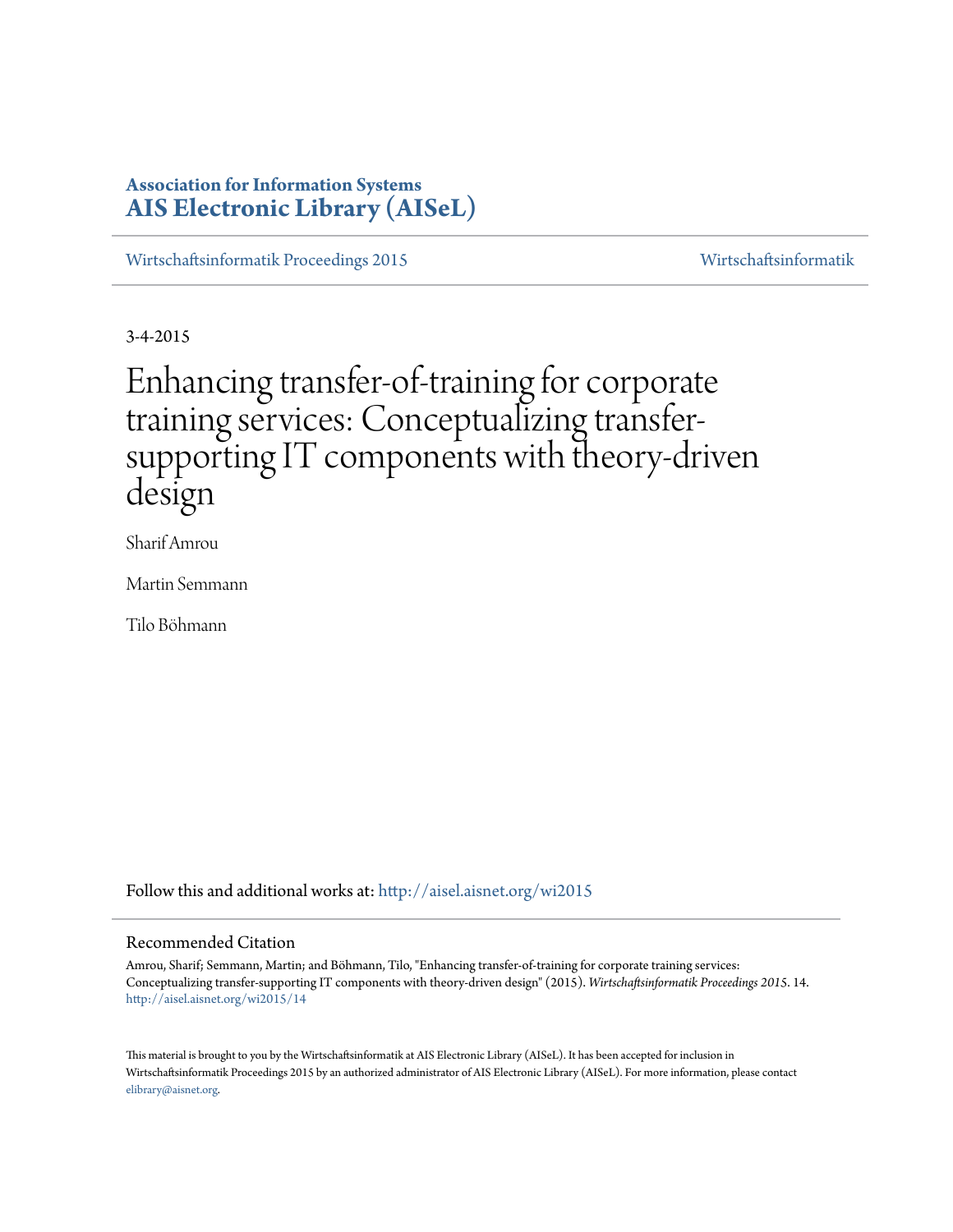# **Enhancing transfer-of-training for corporate training services: Conceptualizing transfer-supporting IT components with theory-driven design**

#### Sharif Amrou<sup>1,\*</sup>, Martin Semmann<sup>1</sup>, and Tilo Böhmann<sup>1</sup>

<sup>1</sup> University of Hamburg, Department of Informatics, Germany {sharif.amrou,martin.semmann,tilo.boehmann}@uni-hamburg.de

**Abstract.** Corporate training services have grown into a key approach for improving performance and a substantial industry in recent years due to increased job requirements, workforce flexibility and lifelong learning. Transfer-oftraining is a key output of these services, defined as the application and generalization of new competences at work acquired in training. Corporate trainings are exemplars of highly co-created services. Improving the output productivity through better transfer-of-training requires collaboration between providers and customers.

IT could be an enabler to embed transfer-related activities for transferring training contents to the work. However, IT support is missing for improving transfer-of-training in corporate trainings.

Inspired by service logic and based on training research, this paper employs a theory-driven and iterative design approach to develop transfer-supporting IT components for corporate trainings. Furthermore, we present the implemented prototype, findings from several design interactions and report on the on-going summative evaluation in an international service management training.

**Keywords:** Transfer of Training, Corporate Training Service, Theory-Driven Design, Blended Learning, Value Co-Creation

## **1 Introduction**

The growing prevalence of knowledge-based work leads to increasing participation in lifelong learning [1]. Changing job profiles and competencies are key drivers of this development. Corporate training services address this need through customized training programs [2, 3], creating significant growth for these services [1, 4]. In scarce markets for talents, firms need to invest into the training of their workforce. In Germany alone, companies spent 28.6 bn euros for corporate trainings in 2010 [5]. Given this substantial investment, companies seek to ensure that the investment into corporate trainings leads to an improved business performance [6]. This makes transfer-oftraining to the work a key output of corporate training services. Transfer-of-training is generally accepted as "…the degree to which trainees effectively apply the knowledge, skills, and attitudes gained in a training context to the job…" [7]. Howev-

<sup>12&</sup>lt;sup>th</sup> International Conference on Wirtschaftsinformatik, March 4-6 2015, Osnabrück, Germany

Amrou, S.; Semmann, M.; Böhmann, T. (2015): Enhancing transfer-of-training for corporate training services: Conceptualizing transfer-supporting IT components with theory-driven design, in: Thomas. O.; Teuteberg, F. (Hrsg.): Proceedings der 12. Internationalen Tagung Wirtschaftsinformatik (WI 2015), Osnabrück, S. 195-209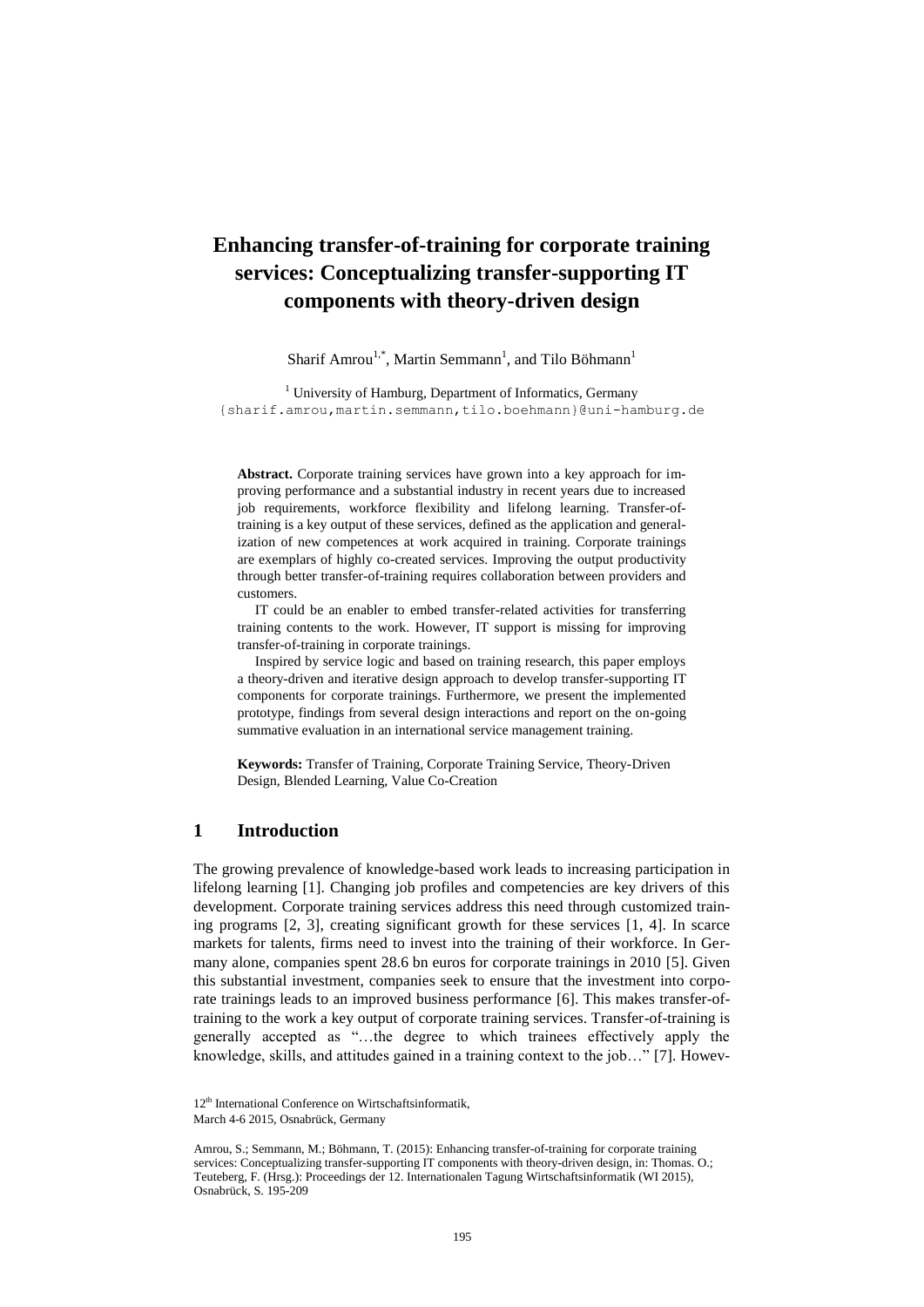er, corporate training services seem to suffer from low productivity, as studies show that only between 10% and 50% of the corporate training contents are applied at work [8-11].

Service logic posits that value is created by customers [12] or phenomenological co-created [13]. If transfer-of-training is considered as the key output of corporate training services, neither customers nor providers of such services can be satisfied by the current extent of transfer-of-training output.

Scholars emphasize that neither providers nor customers can achieve improvements of service productivity individually [14]. Improvement in the transfer-oftraining output of corporate training services thus requires addressing the transferrelated collaboration between all involved actors of value co-creation. This need for collaboration is also emphasized by research on transfer-of-training [15]. Apart from factors related to the design of the training as such, researchers have identified the characteristics of individual learners as well as the work environment as determinants of successful transfer-of-training [6].

This research thus seeks to facilitate improvements in the output productivity of corporate training services by strengthening the transfer output of these services. We seek to do this with the design of transfer-supporting IT components. Despite the growing prevalence of blended learning in corporate training, IT support of transferof-training has not yet been sufficiently addressed in research [16, 17]. Similarly, state-of-the-art learning management systems provide only little support for transferof-training [18]. Thus, the research question addressed in this paper is as follows: *How do transfer-supporting IT components have to be designed to improve the transfer output of corporate training services?*

The remainder of the paper is structured as follows: The next section introduces the conceptual foundations. Then we discuss design science research and theory-driven design as the methodologies used for this research. Afterwards the theory-informed design of transfer supporting IT components and of a prototype implementation of those components will be explicated. In the following chapter we discuss results of the formative evaluation and the ongoing summative evaluation of the prototype. The paper ends with a conclusion and an outlook on further research.

# **2 Conceptual Foundations**

#### **2.1 Service logic, service productivity, and corporate training services**

Service logic posits that value is created by customers rather than providers, while providers facilitate this process of value creation [12]. Therefore, service is characterized by collaboration between customers and providers as well as by contextualization of value creation to the specific setting of a customer [19].

Researchers have thus long concluded that traditional thinking about productivity has limited value when applied to service [14]. A service provider cannot manage service productivity unrelated to customers as customers provide critical inputs, collaborate with providers in creating value, and accrue benefits from the service [14]. Improvements in service productivity thus need to address the involvement of cus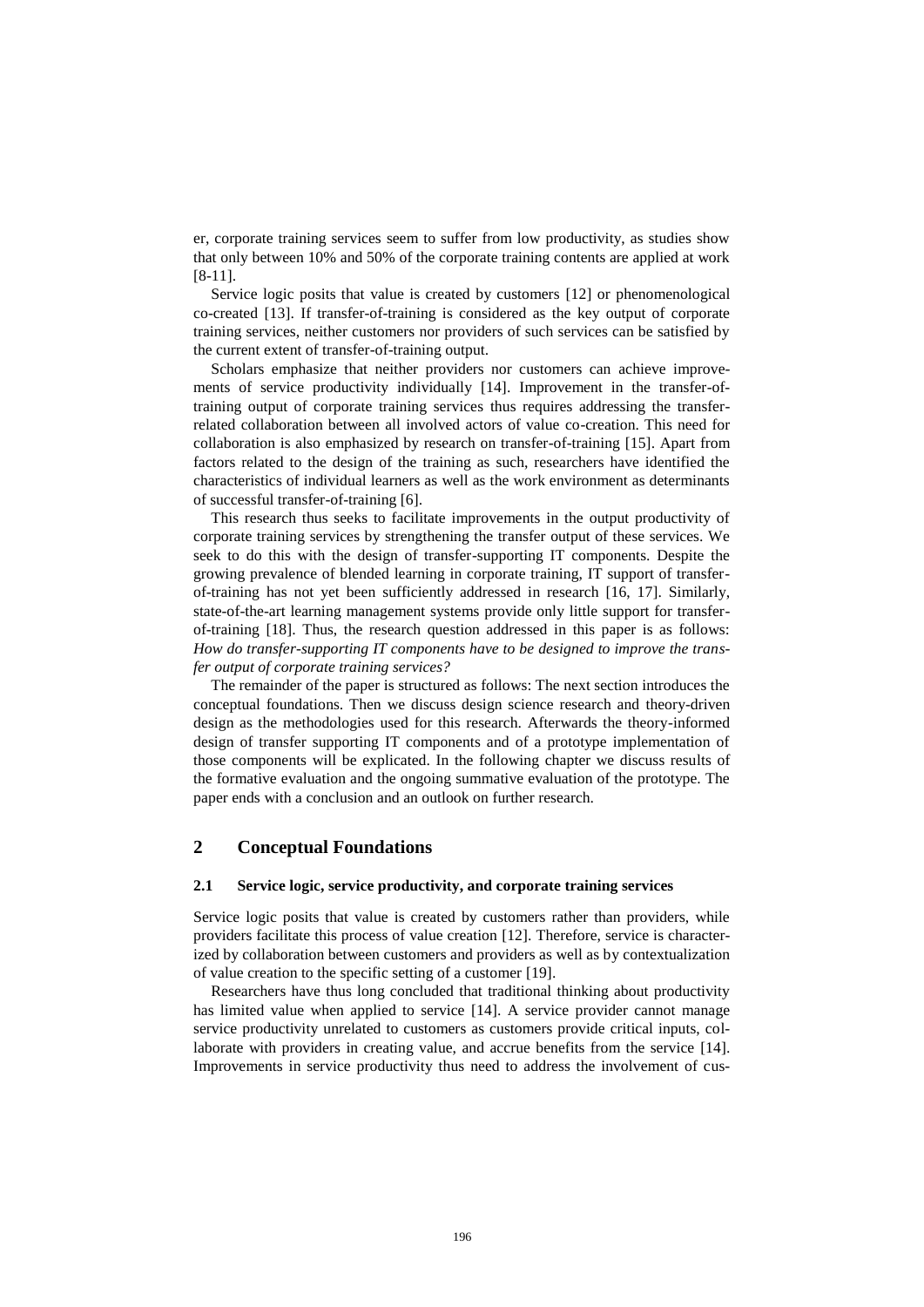tomers in the process of co-creation of value as well as the ability of customers to appropriate the value of the service in the customers' own contexts [20].

Corporate training services are specific instances of highly co-created services. Training is often provided as an internal or outsourced service [21]. Training is an organized, systematic series of activities designed to enhance an individual's work related knowledge, skills and understanding or motivation [22], which is provided to improve performance on the job [23]. Achieving this output requires collaboration between customers and training providers as well as contextualization to meet the specific training needs of individuals and organizations [20]. Customers need to share need-related knowledge for the design and/or customization of corporate training services, to enable participation in the training and/or participate, as well as to provide a conducive environment for applying new skills and knowledge acquired through training on the job.

The service logic lens led us to conceptualize the critical outputs of corporate training services based on training literature [24]. Therefore, we focus on the collaboration and contextualization of corporate training services in order to improve the ability of customers to appropriate the value of training in the form of performance improvements. This appropriation requires learners to generalize learnings and to apply them to the learners work. The output of this process is called transfer-of-training [7].

#### **2.2 Transfer-of-Training**

According to interdisciplinary research, three determinants affecting the transfer-oftraining output are identified. These are learner characteristics [7, 25, 26], intervention design [26-30], and work environment [7, 25, 26, 31].

Learner characteristics subsume individual characteristics of the learner like motivation, cognitive ability, and self-efficacy [7, 26, 32]. An influence on these factors is only partially possible during the training and therefore, the effectiveness of transfersupporting IT components is limited.

Intervention design summarizes factors of the design and delivery of the corporate training service. Relevant factors are a clear definition of training goals, the relevance of training content, behavioral modeling and the utilization of error-based examples [26, 28, 30, 33, 34]. These factors can be addressed and are addressed by learning management systems and therefore, are not focused in this paper [35].

Work environment subsumes factors that are related with the job of the learners of the training program [25]. Relevant factors are transfer climate, peer and supervisor support, and opportunity to perform [36-40]. Transfer climate describes the circumstances at the workplace, where the learner has to utilize the content of the corporate training service [36-40]. This includes the intra-organizational willingness for accepting changed post-training behavior. A positive transfer climate significantly enhances transfer-of-training and the effectiveness of post-training interventions [40, 41]. Supervisor support describes the involvement of supervisors in the process of adapting new knowledge on the job. For example, supervisors can tolerate longer times per task of a learner during the first application or encourage a learner to utilize the training content. Empirical studies show that participation of supervisors in the training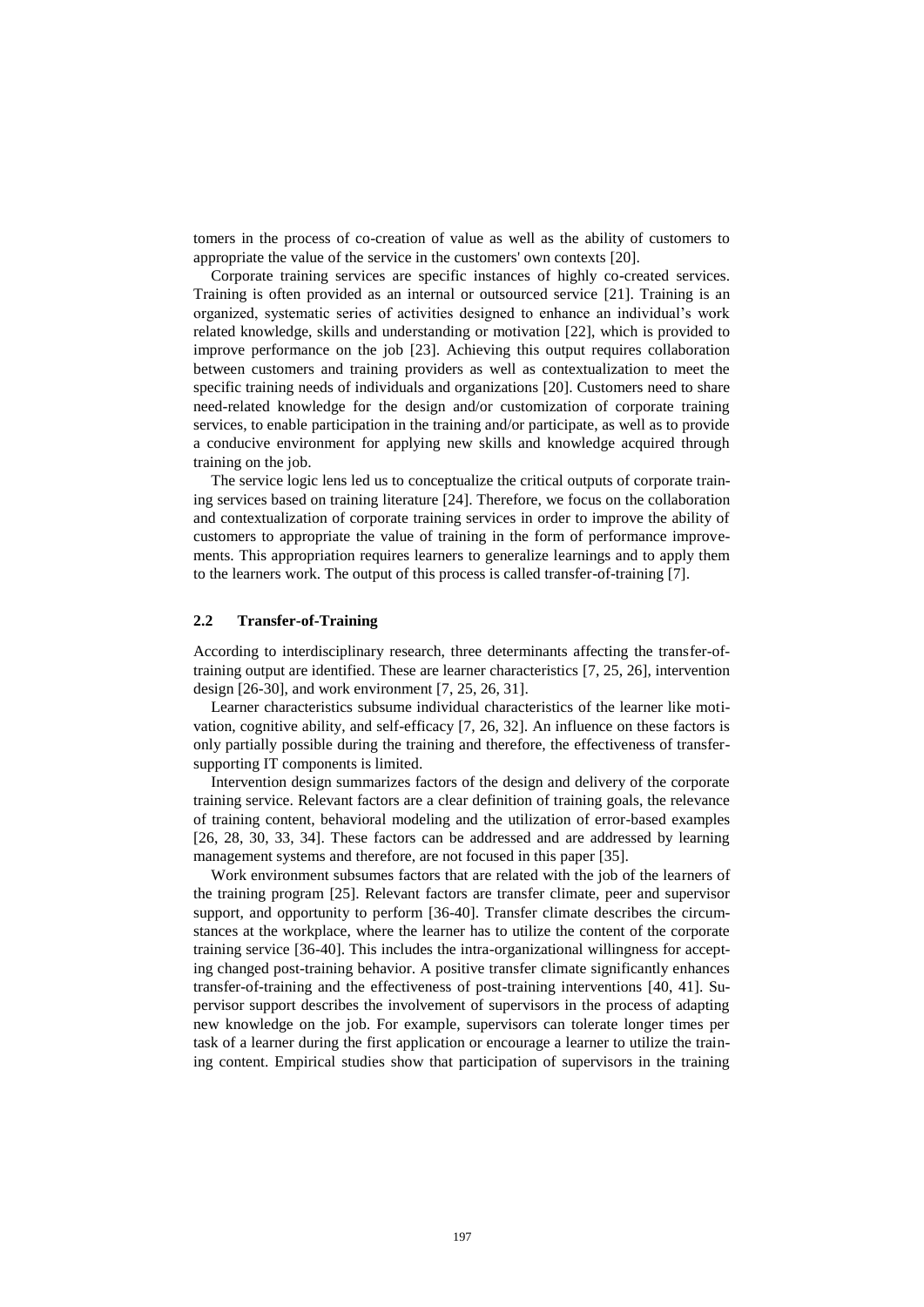service positively affects transfer-of-training output [40, 42-44]. Peer support subsumes support of colleagues and support of other learners of the corporate training service [45-47]. Peers can discuss among each other different ways of applying training contents on the job. Opportunity to perform describes the possibility to utilize the learnings in daily business [37, 42, 43]. To enable this opportunity it could be necessary to reduce workload after the training to enable the application of learnings.

Out of these three determinants work environment is barely addressed in recent literature and lacks of concepts to improve transfer-of-training with IT-support, although research has clearly demonstrated the critical role of it [18, 26]. Moreover, the corporate training service can be easily embedded in the work setting by IT. On this account we focus on the work environment determinant as a novel approach to improve transfer-of-training output in a target-oriented way.

#### **3 Research Design and Methodology**

The research described in this paper generally follows the design science paradigm. Hevner et al. [48] require researchers to build on prior research for advancing design knowledge. To fulfil this requirement, we adopt theory-driven design that has been proposed by Briggs [49]. Briggs advises design researchers to determine an output variable they seek to change and to search for a guiding theory that helps to understand causal relationships related to the chosen output variable. The design should build on these causal relationships by designing artifacts that influence the theoretically identified determinants of the chosen output variable. We follow this reasoning in this paper by choosing transfer-of-training as our intended output variable and search for theoretical guidance how transfer-of-training is determined. As explained earlier, the work environment yields key determinants of transfer-of-training. Figure 1 illustrates that we design (1) transfer-supporting IT components to improve the (2) determinants of transfer-of-training related to the work environment.



**Fig. 1.** Theory-driven design approach for transfer-supporting IT components

To evaluate the transfer-supporting IT components, a fully functional prototype has been developed and embedded into transfer-focused management training programs.

Guided by the underlying theory on transfer-of-training, the research process follows an iterative search for the detailed design of the transfer-supporting IT components. In particular, we adapted Arnold et al.'s "Community Platform Engineering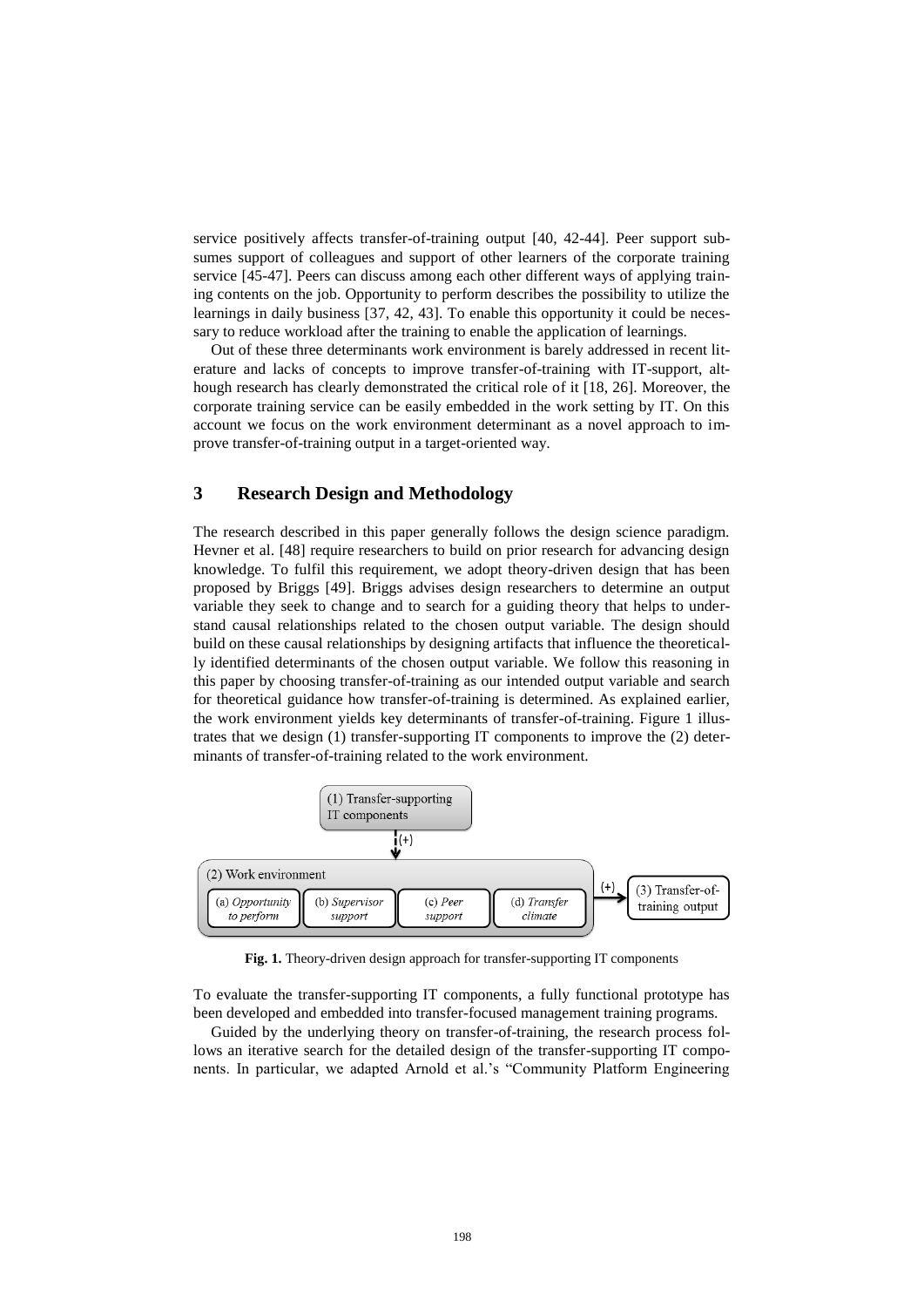Process" (CoPEP) for our design efforts [50]. This approach institutionalizes discussions with the target audience, thus improving the applicability and utility of the components for participants, managers and trainers in corporate training services. According to CoPEP four iterations with four phases are appropriate. As illustrated in figure 2 each iteration results in a more accurate artifact (iteration 1-3) or in an instantiation (iteration 4). A single iteration consists of phases for planning, analysis, development, and evaluation.



**Fig. 2.** Adapted iterations of Arnold et al.'s "Community Platform Engineering Process" [50]

We started with the planning phase and scheduled the activities for the corresponding iterations. Subsequently we analyzed prior field studies in addition to corporate training service phases of the field partner and searched for a suitable theory in iteration 1. As mentioned above we adapted the theory of the transfer-of-training output and utilized it in a theory-driven design approach. After the development phase of iteration 1 we evaluated the requirements of the transfer-supporting IT components with experts. Based on the extended requirements and the analysis of these with experts in iteration 2 we developed a demonstration prototype. Afterwards an evaluation of the demonstration prototype with experts was conducted. The translation of the socio-technical requirements into the system design was done iteration by iteration with the assistance of experts as well as end users in iteration 3 and is currently conducted with end users in iteration 4. Finally the instantiation of the transfer-supporting IT components will be introduced to the broader public after the end of iteration 4 and a summative evaluation with end users and experts.

# **4 Derivation of Transfer-Supporting IT Components**

#### **4.1 Context of use of transfer-supporting IT components**

In this section, we derive transfer-supporting IT components that are based on the factors of transfer-of-training related to the work environment determinant.

For the application and generalization of new competences acquired in a corporate training service, it is necessary that a training program is closely linked to the learners' work. One effective post-training intervention for linking training and work is the use of field projects that guide learners to apply new competences acquired in a training context to achieve improvements in their work [51-57]. The transfer-supporting IT components leverage such a project-based approach for improving the effect of training on the job. In this project-based approach, learners are encouraged to develop an improvement project for their specific work setting that leverages the competences acquired in the training program. Already during the formal training, learners are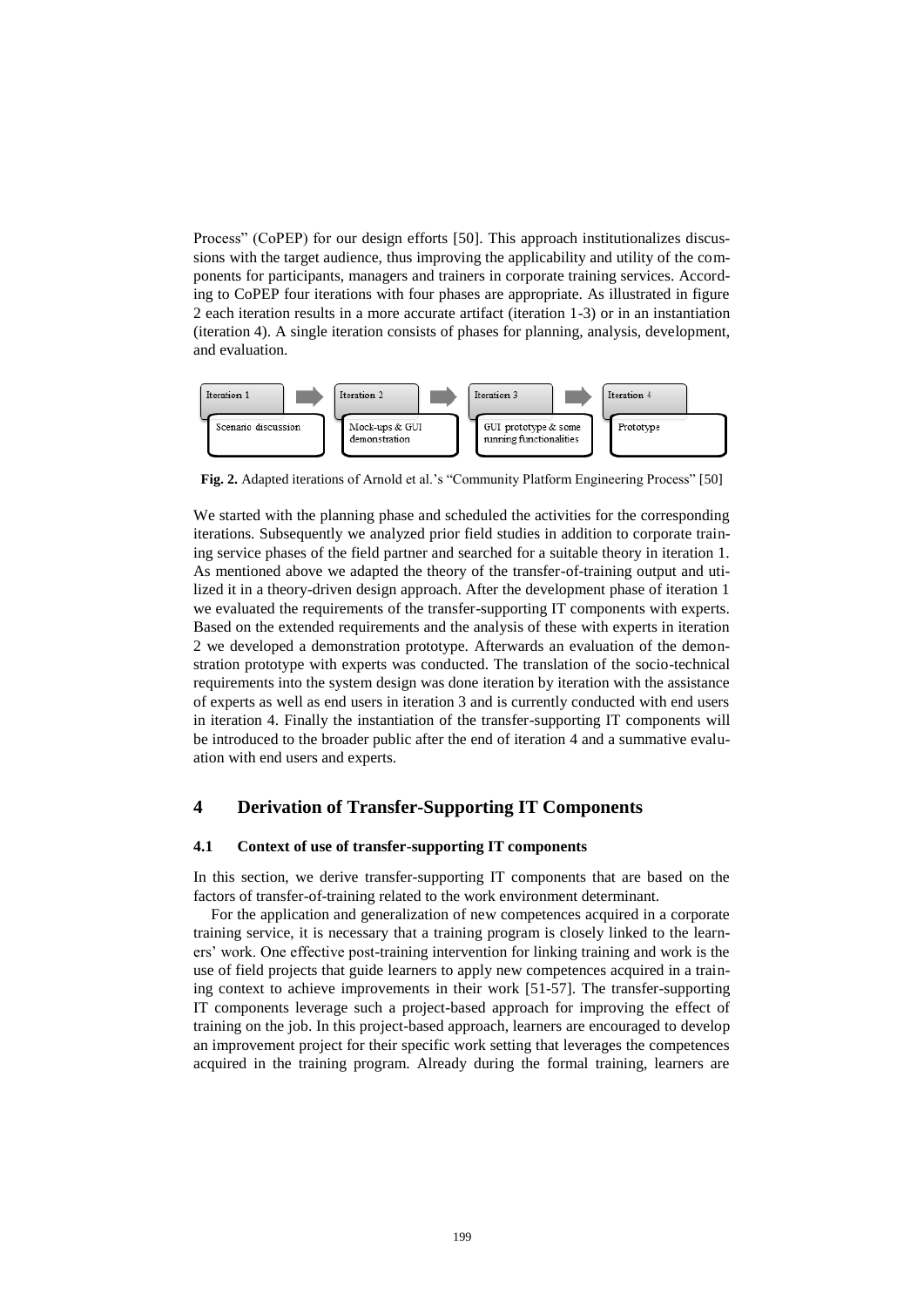guided in a structured process to capture relevant content, develop project proposals, and receive authorization by management stakeholders to pursue the project. The design and implementation of the project can be supported by IT to give a seamless experience as well as integrate the project into the actual training and work.

Figure 3 illustrates the context of use of the derived transfer-supporting IT components within our project-based approach. To transfer the knowledge from the training environment to the work the trainer instructs learners during the training to capture new knowledge relevant to the work setting in a transfer journal (C1). Based on this transfer journal, learners develop initial ideas for an improvement project. Based on the project idea and initial feedback of trainers and supervisors, learners develop a project charter (C2) in which the learner describes key aspects of the project. Moreover, the project charter is used as a basis for feedback and, eventually, as an agreement with key stakeholders (learner, supervisor, mentor and trainer; C3) about the improvement project [58]. Subsequently, learners develop a detailed project concept based on the project charter in order to be able to implement the project within their work. During the implementation learners report (C4) the ongoing status of the projects and update information about achieved improvements (changes in KPIs of the job). A post-implementation review finally assesses the application of training content as well as performance improvements. Throughout the development of the project idea until the implementation of the project, supervisors and peers are encouraged in structured process to provide feedback on the specific projects.



**Fig. 3.** Context of use of derived transfer-supporting IT components

In earlier research we identified requirements for transfer-supporting components and showed that transfer-of-training has not yet been sufficiently addressed within Learning Management Systems [18]. Table 1 gives an overview of the derived functions for transfer-supporting IT components and the corresponding factors of the transfer-oftraining work environment determinant.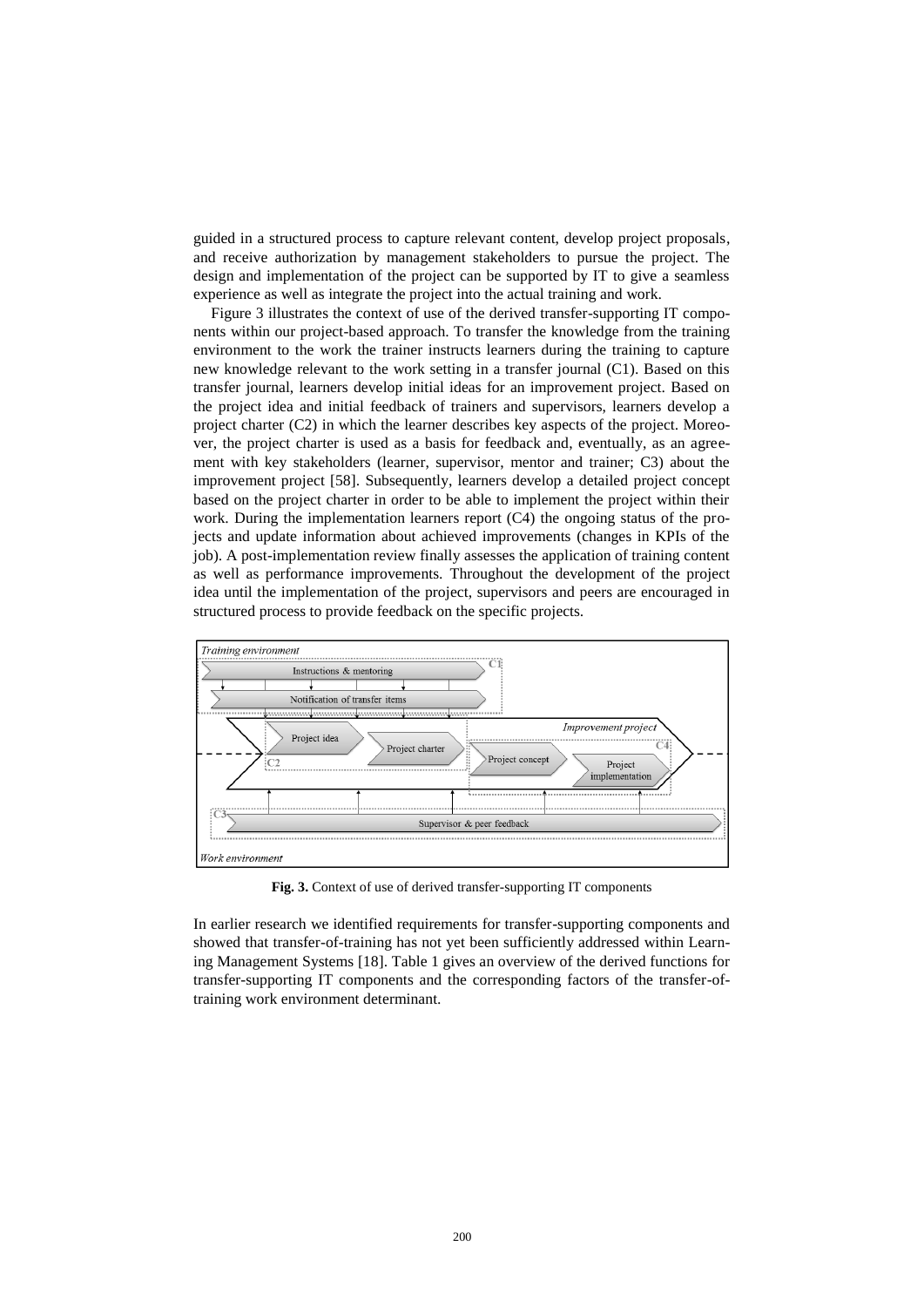| Work<br>environment<br>factors | <b>Description of factors</b>  | <b>Derived functions for</b><br><b>IT</b> components |
|--------------------------------|--------------------------------|------------------------------------------------------|
| Opportunity                    | Possibility<br>utilize<br>to   | Transfer journal (C1), knowledge                     |
| to perform                     | training content and learn-    | assets for project (C2), project review              |
| (Fig. 1, 2a)                   | ings in daily business [37,    | and authorization (C3), regular traffic-             |
|                                | 42, 43].                       | light-report on improvement project                  |
|                                |                                | (C4)                                                 |
| Supervisor                     | Supervisor involvement         | KPIs $(C2)$ , milestones $(C2)$ , project            |
| Support                        | in process of adapting         | review and authorization (C3), de-                   |
| (Fig. 1., 2b)                  | training content in work       | tailed feedback function $(C3)$ , regular            |
|                                | environment $[40, 42-44]$ .    | feedback cycles (C3)                                 |
| Peer                           | Support of colleagues at       | KPIs (C2), milestones (C2), project                  |
| Support                        | training and work envi-        | review and authorization (C3), de-                   |
| (Fig. 1., 2c)                  | ronment and of<br>other        | tailed feedback function (C3), regular               |
|                                | learners at corporate train-   | feedback cycles (C3)                                 |
|                                | ing service [45-47].           |                                                      |
| Transfer                       | Circumstances at work          | Responsive light-weight web-based                    |
| climate                        | environment, where learn-      | service, easy access to stakeholders,                |
| (Fig. 1.2d)                    | er has to utilize the training | tracking of measureable improvements                 |
|                                | content. [36-40].              | of improvement project (KPIs; C4)                    |

**Table 1.** Mapping of work environment factors to derived IT components

The components are implemented as responsive web-based services that give ubiquitous access to all information needed and to all actors of the corporate training service. Since it is not easy for companies to give all stakeholders (e.g. trainers) access to the infrastructure (e.g. project management software and network). This concept ensures that training content and support is utilized on the job and that the value of a corporate training service is explicated. In summary, the solution described provides IT components that allow the learner to:

- Reflect important training content to capture new competencies.
- Develop and document transfer-related projects in a structured way.
- Request and receive feedback from supervisors and peers as well as provide feedback to peers.
- Communicate the status of the project to supervisors and interested colleagues.

Moreover supervisors have the opportunity to authorize the project of the learner and to influence the project by feedback. Finally, the training can be evaluated by the service provider and customer, to improve the training constantly. According to our knowledge base neither learning management systems nor project management software provides such a combination of components and functions like the transfer supporting IT components described (feedback, project definition and trainings content). Each component is derived from the transfer-of-training work environment determinant, to be able to measure the improvements that could be achieved by addressing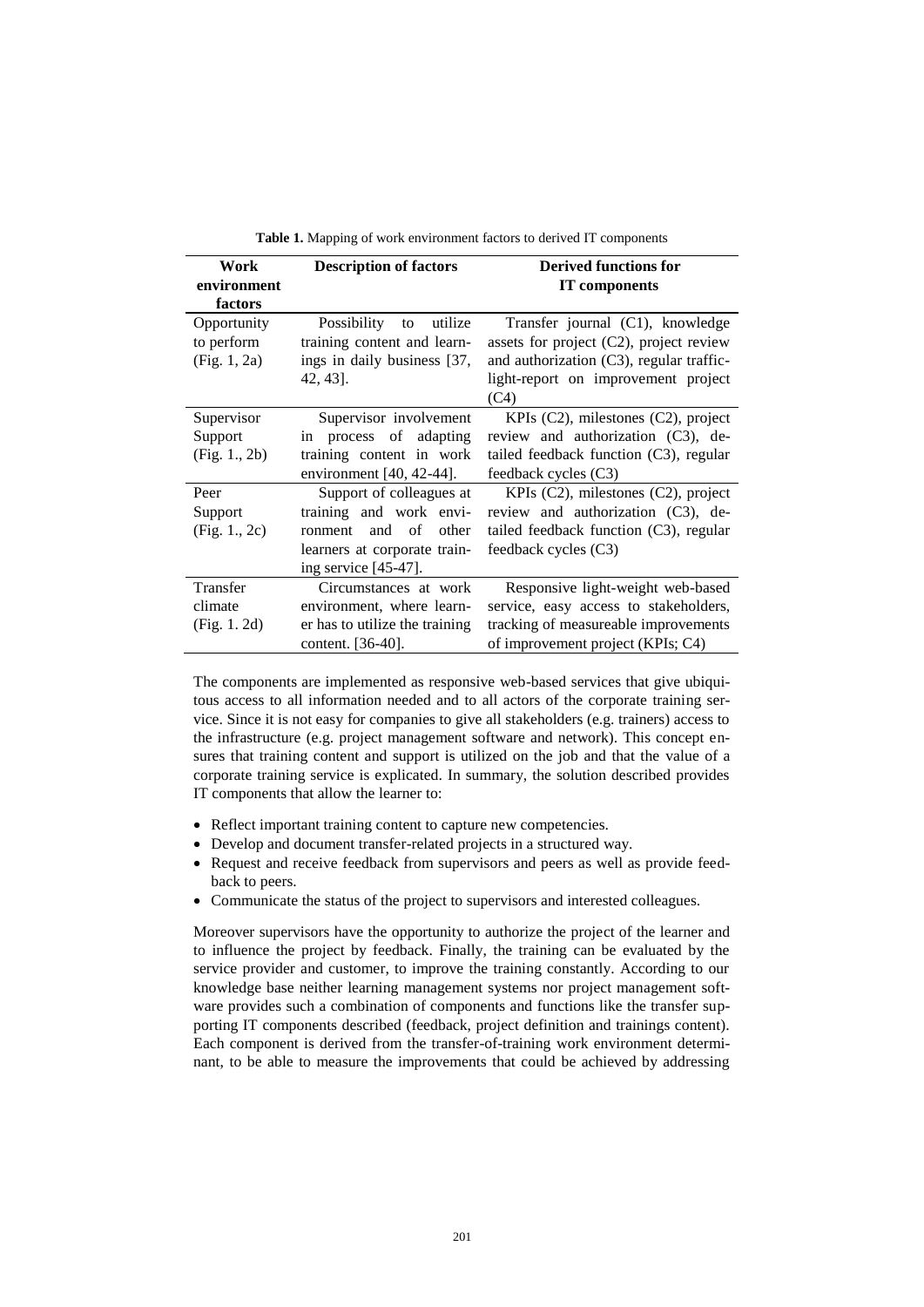the factors of this determinant with IT components. An exemplary view of the webbased service with highlighting key functionalities is given in figure 4.



**Fig. 4.** Exemplary view of the web-based service highlighting key functionalities

#### **4.2 Competency development, project definition, coordination and feedback**

The components competency development, project definition, and coordination and feedback enable learners to specify their projects in detail. The center of the project definition component is the project charter  $(C2)$ , which helps to define projects in a structured way and enforces an explication of the utility. For example, a business case as well as an opportunity statement has to be defined. This project charter has to be accepted by a supervisor who commits to the project (C3). This gives the learner the mandate to implement change in current work practice (opportunity to perform). Moreover, knowledge assets that match to the content of the corporate training service have to be specified and give the opportunity to easily access training materials (opportunity to perform). This association can help to implement the learnings in the actual work setting and support the utilization of it. This ensures a comprehensive utilization of the content on the job. Furthermore, it enables the learner to get feedback of supervisors as well as peers on the chosen approach and afterwards to comment on it and share the experience gained (C3). Nevertheless, other users (e.g. future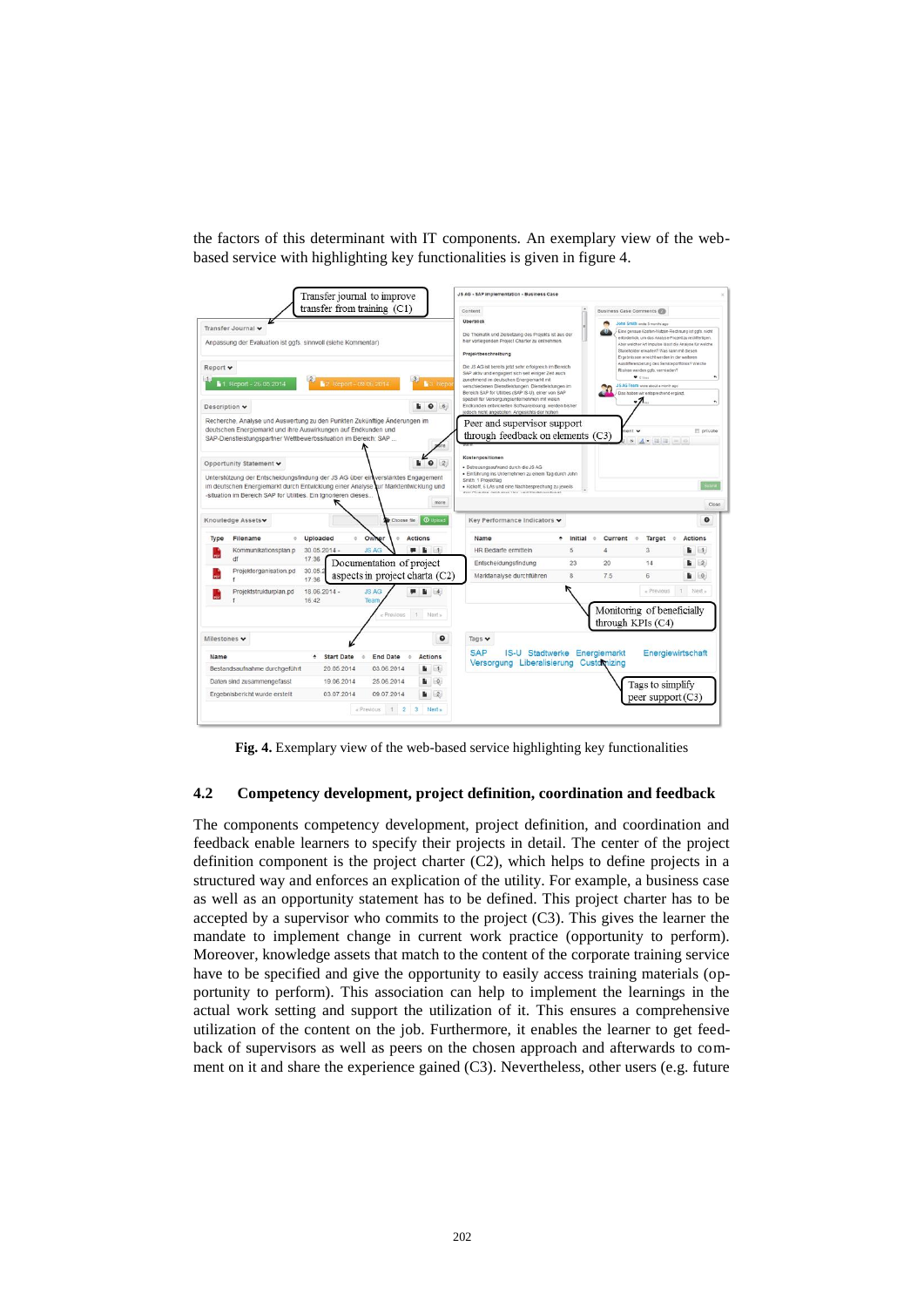learners) can easily retrace certain knowledge to a certain training over the tag function and learn from the experiences (e.g. comments) of prior projects. Furthermore, learners can note information out of the training within the project charter to connect their project ideas with the training content (C1, C2).

In this structured manner it is easily possible for peers as well as supervisors to give feedback in the form of comments on every item of this project charter (peer and supervisor support, C3). As a consequence critical commitment is enabled. The components encourage supervisors to evaluate project proposals and provide feedback. Moreover, the component can require the supervisor to accept or reject proposals and indicating their sponsorship for individual projects. The intention is to encourage commitment of supervisors, mentors as well as trainers to the project and thus ensure their ongoing support. Moreover, such formal agreement can also corroborate the opportunity to perform. From the peers point of view it is possible to discuss the project and identify barriers, possible problems and improvements in the project plan based on this charter. Finally, the level of involvement of peers should be transparent to enable a high visibility towards supervisors. This visibility is a strong incentive for learners to engage in peer feedback.

#### **4.3 Project benefits tracking**

This component subsumes functionalities to track a project and its benefits. Based on the project charter, the progress in terms of development of addressed KPIs and completion of milestones is possible (C4). This high transparency based on facts helps to explicate the value of a corporate training service. Supervisors and peers can monitor the projects with the help of this component. These groups are encouraged to give feedback on every progress report (peer and supervisor support, C3). Besides milestone reports, these components demand regular traffic-light-reports that state the current status of the project and specify possible changes in the chosen approach by the definition of necessary activities or problems with the transfer-of-training content (opportunity to perform). From a peer's perspective these reports can help to learn from the experience of other learners by applying the training contents to their work. Moreover, good practices can be identified and generalized to support transfer-oftraining. For supervisors it bears the possibility to compare pre- and post-training performance. Such a comparison can explicate the utility of corporate training and encourage supervisors as well as human resource managers to constantly give opportunities to perform. Over time and with experience, this approach can influence positively the expectation regarding corporate training services. This influences the transfer climate in a company by providing measureable improvements in work practice as a consequence of the corporate training service. To enforce this change the perception and relevance of a corporate training service has to be clearly highlighted. This can be done by the explication of utility of the corporate training service in terms of making positive effects visible. For instance, improvements have to be captured, reported and related to the corporate training service. This should lead to a change in the corporate mindset over time. This explication is done throughout the whole concept of the intervention where clarification of utility is the main focus.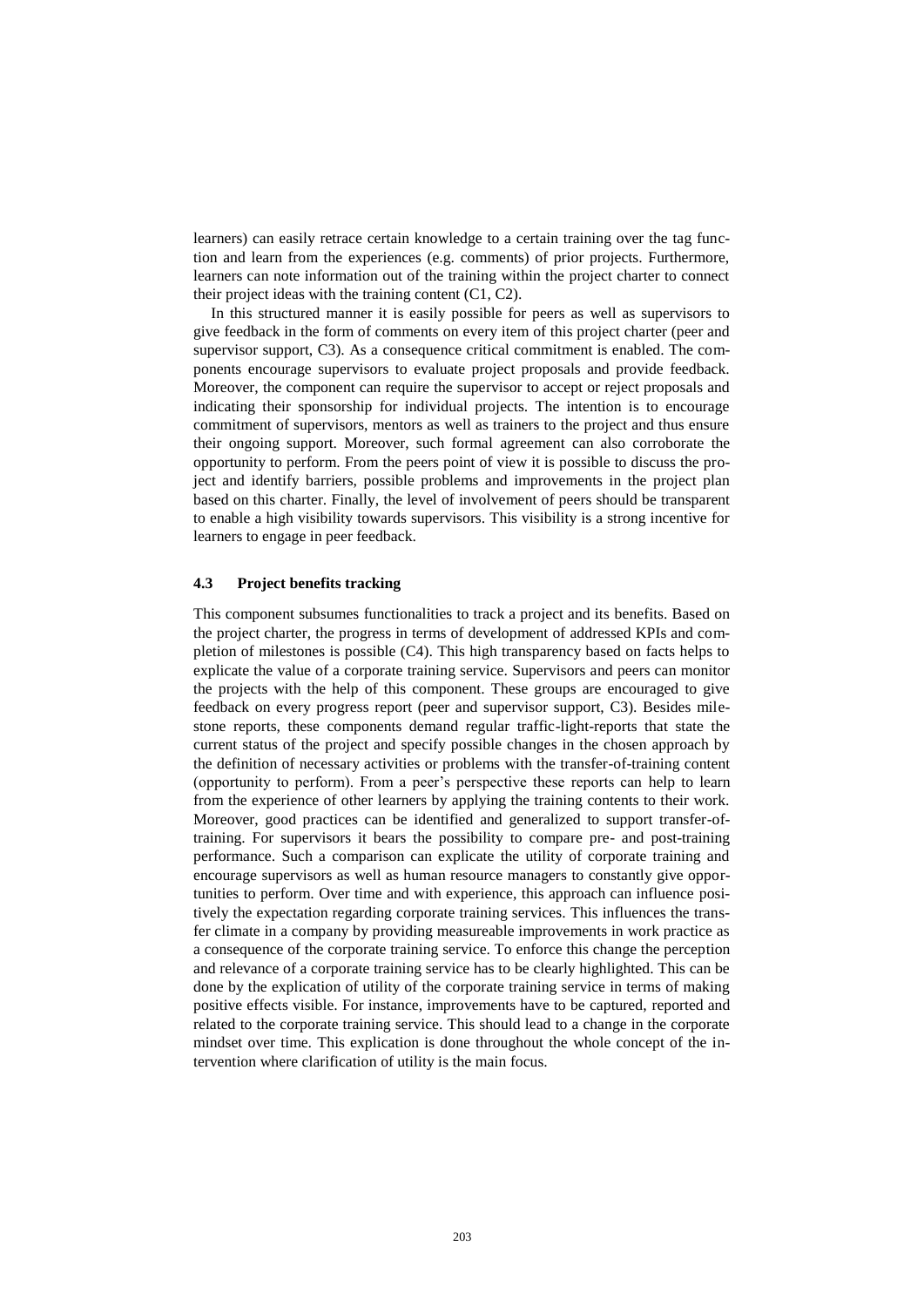#### **5 Evaluation**

We utilized the "Comprehensive Framework for Evaluation in Design Science Research" by Venable et al. [59] to ensure that the selected evaluation strategy and method for the evaluation of the transfer-supporting IT components are appropriate.

The framework by Venable et al. [59] differentiates between evaluation strategies along two dimensions: (1) ex-ante vs. ex-post evaluation and (2) artificial vs. naturalistic evaluation. In the first dimension, ex-ante evaluation seeks to evaluate an artifact prior to implementation and use, while an ex-post evaluation does so while the artifact is in use. In the second dimension, an artificial setting denotes an evaluation outside the intended context of use of the artifact (e.g. through simulation or in a lab), while a naturalistic setting refers to a real context of use. Over the entire development process of four iterations, we chose an ex-ante, artificial evaluation approach for the first three iterations and a naturalistic, ex-post approach for the last iteration. The outputs of the first three iterations are uninstantiated artifacts (design, partial prototypes). Accordingly, these artifacts cannot be used in a naturalistic field setting, e.g. a real corporate training service. These artifacts can be evaluated in a formative way using feedback from potential users and domain experts [60]. In contrast, the robust prototype as the output of the last iteration should be subjected to a naturalistic evaluation by using it in field settings like a corporate training service.

As of now, we concluded three iterations. In the first iteration, we developed service blueprints to align the theoretically derived transfer-of-training insights with the process of corporate training services [61]. The blueprints were evaluated in a workshop with four domain experts. In the second iteration, we designed mockups based on the service blueprints to ensure that the required functionalities are integrated in the early-stage concept and the design is appropriate to support learners. We evaluated these mock-ups during two independent expert workshops with four and two domain experts. In the third iteration, we developed a demonstrator based on the feedback of the prior iterations. It was used to show the workflow of the main processes of the improvement projects and represented the dashboard for training program managers. The demonstrator was evaluated with both domain experts and participants the training program. We conducted six in-depth interviews with program managers and trainers of training services who have many years of experience in customer-centered programs. In addition, we presented the demonstrator to seven participants of a national corporate training service and collected their feedback in in-depth interviews.

Based on the findings of the third iteration, we developed a fully functional prototype. A key issue in the later iterations was to ensure comprehensive use of the transfer-supporting IT components to ensure their effectiveness. As a response to this issue, we developed a number of functional improvements for engaging learners, supervisors, and training professionals in the development and implementation of improvement projects. Among those functional improvements a transfer journal was implemented which learners can use throughout the training to note insights for improving their work. Also, we improved the feedback function and added regular reports (traffic-light-reports) to keep key stakeholders and peers involved. Finally, we added a fine-grained notification system that alerts all actors of new relevant infor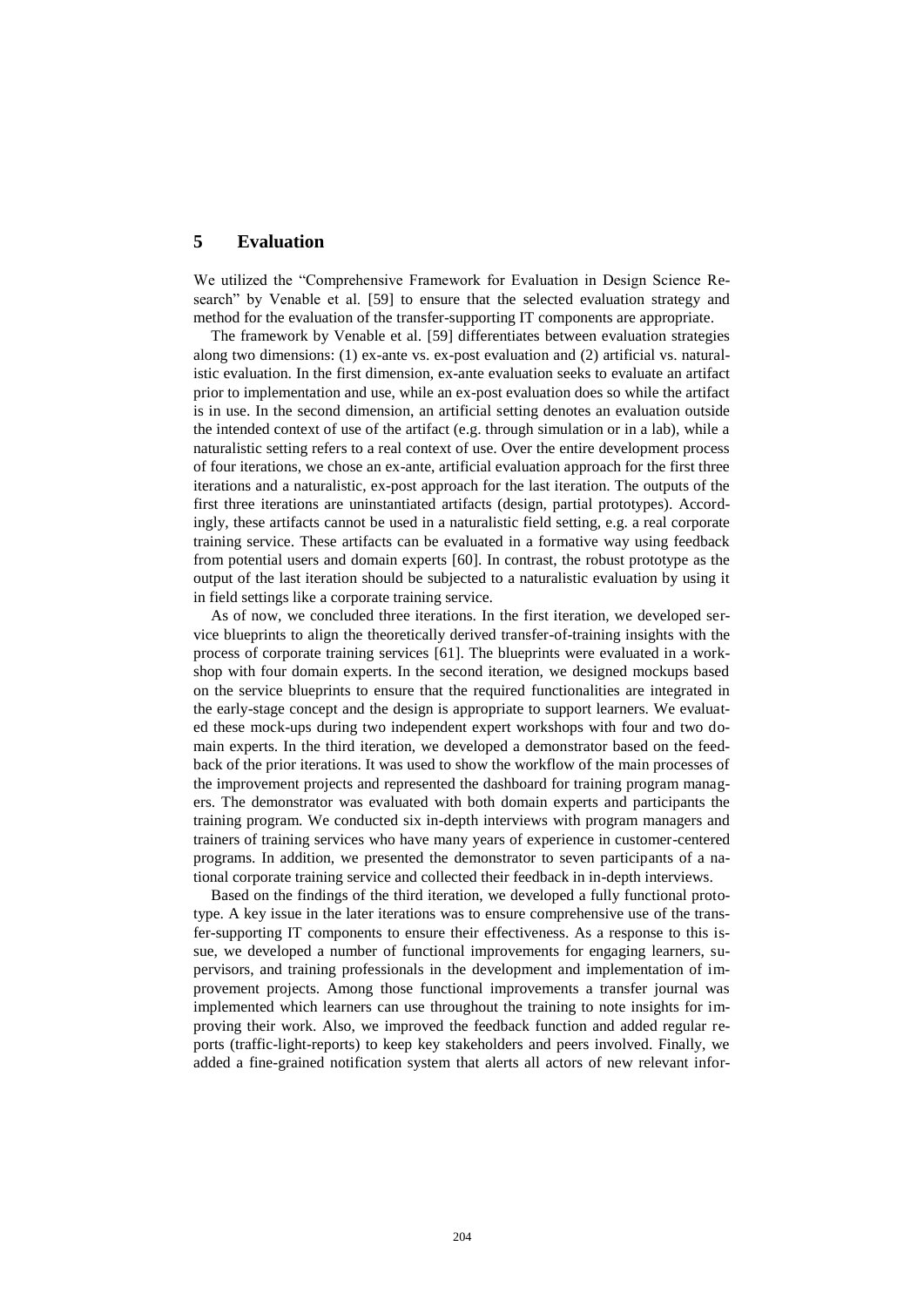mation with regard to improvement projects and reminds them about pending assignments for reviewing, giving feedback, and/or authorizing improvement projects. Most importantly, we developed a detailed guide with domain experts that illustrates how the transfer-supporting IT components should be used throughout the training and which actors need to become involved at which time to ensure the collaboration between customers and providers for creating a conducive work setting to improve transfer-of-training output.

Currently, the transfer-supporting IT components are subjected to a summative evaluation that seeks to determine the usability and effectiveness of the components. As argued above, we follow an ex-post and naturalistic evaluation approach with real users, a real problem and a real system [59] in two field settings. First, we introduced the prototype to an international corporate training program for service managers of a manufacturing company. This training program involves multiple courses with an embedded improvement program. The program has run several times in the last 36 months for the same company. Second, we introduced the prototype to an industrybased project module of an IT management master's program that has run recurrently. The evaluation focuses on the work environment determinant of transfer-of-training as well as on the transfer outcome of the improvement projects. We use a mixedmethod design involving stakeholder interviews, data from system use and project documentation. Data on system use reveals the support provided by peers and supervisors. The project documentation establishes the opportunity to perform and the explication of utility based on the project plan and the outcome. Data from project documentation is analyzed using independent researchers for coding data. Finally, the results of the interviews (qualitative data) and the document analysis (quantitative data) are triangulated to improve the robustness of the findings [62]. This gives a comprehensive view on the usability and effectiveness of the components regarding an improvement of the transfer-of-training output.

## **6 Conclusion, Outlook, and Limitations**

In the course of this paper we discussed transfer-of-training as a key output of corporate training services and the need for collaboration between service providers and customers for improving the productivity of these services. Inspired by service logic and based on training research, we presented the design and prototype implementation of transfer-supporting IT components that seek to improve transfer-of-training output with a focus on factors of the work environment determinant. We also evaluated the concept in a formative manner with an iterative approach and have completed three out of four iterations. The concept and prototype of transfer-supporting IT components proposed in the paper show how IT can be used to improve transfer-of-training output. Such improved transfer-of-training contributes positively to the process of value co-creation of corporate training services. Moreover, we contribute to the field of blended learning concepts on corporate settings where transfer-of-training is scarcely addressed and there is a lack of evidence-based design knowledge on transfer-supporting IT components.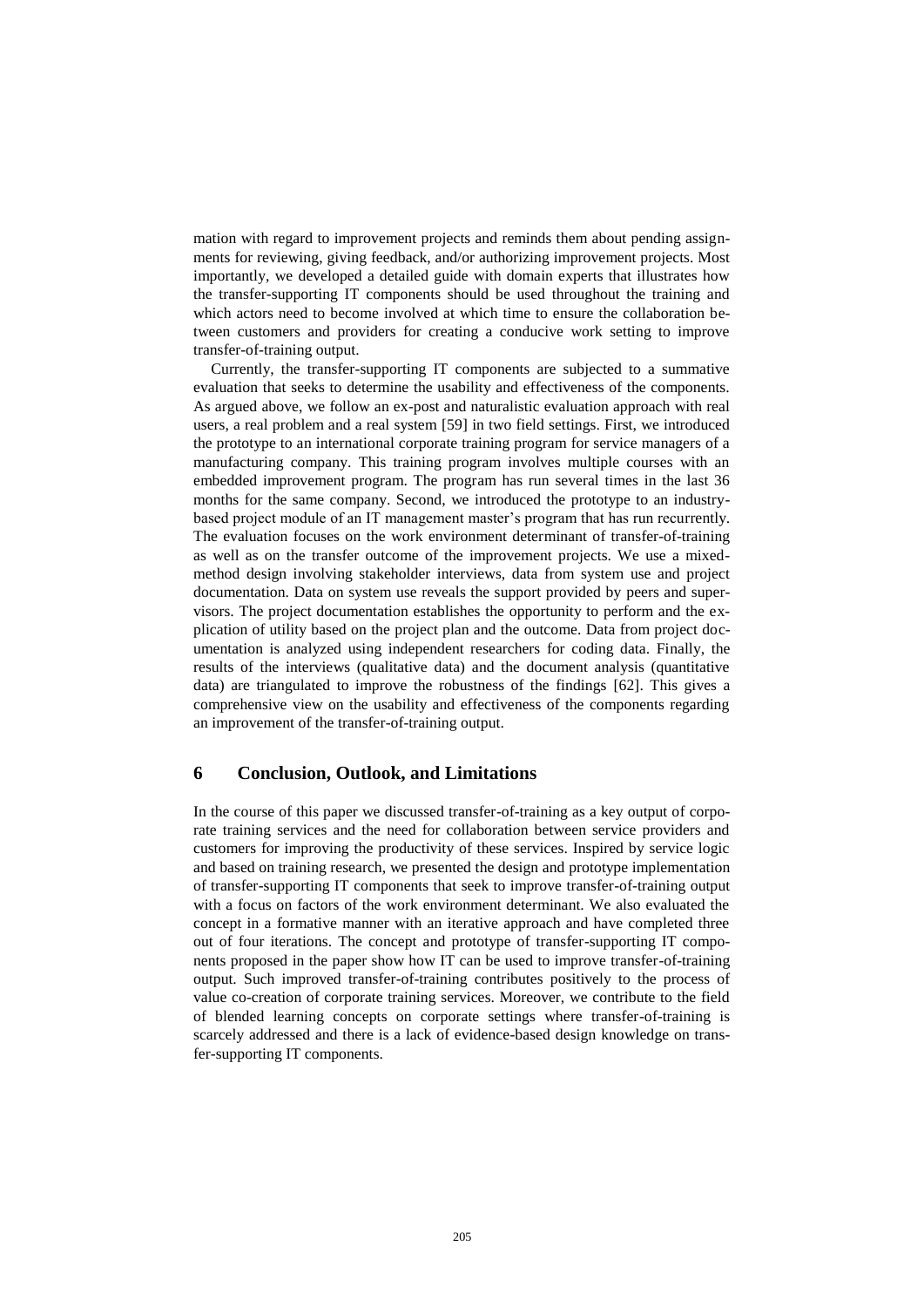As described before, the components are highly interactive to improve the transferof-training output of a group of learners. A main focus is the high interaction of learning with key stakeholders to explicate the value of the training content as well as use feedback for improving the application of new competences on the job. The proposed design of the transfer-supporting IT components contributes on an academic level to the knowledge base for designing learning technologies. Besides this scholarly relevance, the transfer-supporting IT components are highly relevant to practice, too. As mentioned before, the need of efficient corporate training services is simultaneously rising with the market volume. The increased transparency of transfer effects allows service providers to demonstrate the value created for customers of these services and to improve their training services in the future. Likewise, the customer can better gauge the extent of transfer and manage corporate training accordingly.

However, there are some limitations of the concept. The derived components aim to leverage the work environment bust there are other determinants that can also affect transfer-of-training output, such as the characteristics of individual learners. In further research, such determinants could be incorporated into the design. Moreover, there are post-training interventions other than improvement projects that could improve transfer-of-training output, such as coaching. Likewise, future research could seek to extend the set of components for supporting alternative post-training interventions. Finally, the transfer-supporting IT components have so far only been subjected to an ex-ante, artificial evaluation with the ex-post, naturalistic evaluation still ongoing. However, the readiness of a global manufacturing company to accept the use of the components in a strategic HR development program demonstrates the maturity of the design achieved in the first three iterations.

## **7 Acknowledgement**

This research was sponsored by DLR and the German Federal Ministry for Education and Research in the collaborative project ProduSE under the reference 01FL10045. Further information can be found under: http://projekt-produse.de/.

# **References**

- 1. Eurostat: Europe in figures Eurostat yearbook 2011: Education and Training (2011)
- 2. Zolnowski, A., Semmann, M., Amrou, S., Böhmann, T.: Identifying opportunities for service productivity improvement using a business model lens. The Service Industries Journal 33, 409-425 (2013)
- 3. Alavi, M., Marakas, G.M., Yoo, Y.: A comparative study of distributed learning environments on learning outcomes. Information Systems Research 13, 404-415 (2002)
- 4. Fritsch, T.: E-Learning-Branche erneut mit zweistelligem Wachstum Ergebnisse der Branchenerhebung MMB E-Learning. MMB-Branchenmonitor 2013, (2013)
- 5. Seyda, S., Werner, D.: IW-Weiterbildungserhebung 2011–Gestiegenes Weiterbildungsvolumen bei konstanten Kosten. Iw trends 1, 2012 (2012)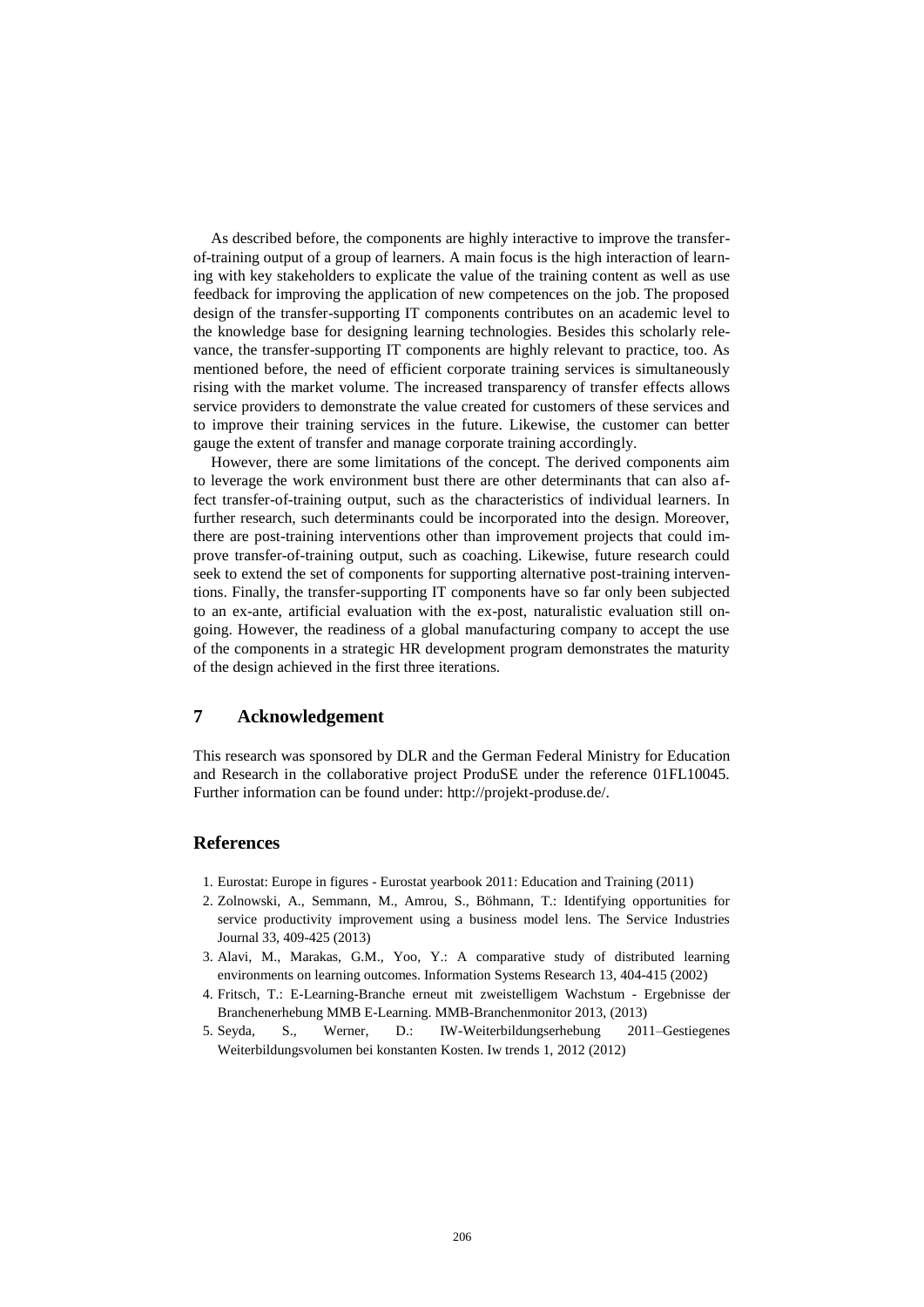- 6. Saks, A.M., Burke, L.A.: An investigation into the relationship between training evaluation and the transfer of training. International Journal of Training and Development 16, 118-127 (2012)
- 7. Baldwin, T.T., Ford, J.K.: Transfer of training: A review and directions for future research. Personnel Psychology 41, 63-105 (1988)
- 8. Georgenson, D.L.: The problem of transfer calls for partnership. Training & Development Journal (1982)
- 9. Fitzpatrick, R.: The strange case of the transfer of training estimate. The Industrial-Organizational Psychologist 39, 18 (2001)
- 10. Saks, A.M.: So what is a good transfer of training estimate? A reply to Fitzpatrick. The Industrial-Organizational Psychologist 39, 29-30 (2002)
- 11. Saks, A.M., Belcourt, M.: An investigation of training activities and transfer of training in organizations. Human Resource Management 45, 629-648 (2006)
- 12. Grönroos, C.: Service logic revisited: who creates value? And who co-creates? European Business Review 20, 298-314 (2008)
- 13. Vargo, S.L., Lusch, R.F.: Service-Dominant Logic: What it is, What it is not, What it might be. The Service-Dominant Logic of Marketing: Dialog, Debate, and Directions 43-56 (2006)
- 14. Grönroos, C., Ojasalo, K.: Service productivity: towards a conceptualization of the transformation of inputs into economic results in services. Journal of Business Research 57, 414-423 (2004)
- 15. Grossman, R., Salas, E.: The transfer of training: what really matters. International Journal of Training and Development 15, 103-120 (2011)
- 16. Hoic-Bozic, N., Mornar, V., Boticki, I.: A blended learning approach to course design and implementation. Education, IEEE Transactions on 52, 19-30 (2009)
- 17. Bates, A.: Technology, e-learning and distance education. RoutledgeFalmer (2005)
- 18. Amrou, S., Semmann, M., Böhmann, T.: Managing for Transfer of Training: Directions for the Evolution of Learning Management Systems. AMCIS, Chicago (2013)
- 19. Böhmann, T., Leimeister, J.M., Möslein, K.: Service-Systems-Engineering. Wirtschaftsinformatik 56, 83-90 (2014)
- 20. Bitzer, P., Sˆllner, M.: Towards A Productivity Measurement Model For Technology-Mediated Learning Services. ECIS, (2013)
- 21. Frankhauser, K.: Handbuch der betrieblichen Weiterbildung: ein Leitfaden für PersonalistInnen und TrainerInnen. WUV, Wien (2005)
- 22. Skinner, B.F.: The technology of teaching. Appleton-Century-Crofts, East Norwal, CT, US (1968)
- 23. Goetsch, D.L., Davis, S.: Quality management for organizational excellence. Prentice Hall (2010)
- 24. Kirkpatrick, D.L.: The four levels of evaluation. Evaluating corporate training: Models and issues, pp. 95-112. Springer (1998)
- 25. Ford, J.K., Weissbein, D.A.: Transfer of training: An updated review and analysis. Performance Improvement Quarterly 10, 22-41 (1997)
- 26. Burke, L.A., Hutchins, H.M.: Training Transfer: An Integrative Literature Review. Human Resource Development Review 6, 263-296 (2007)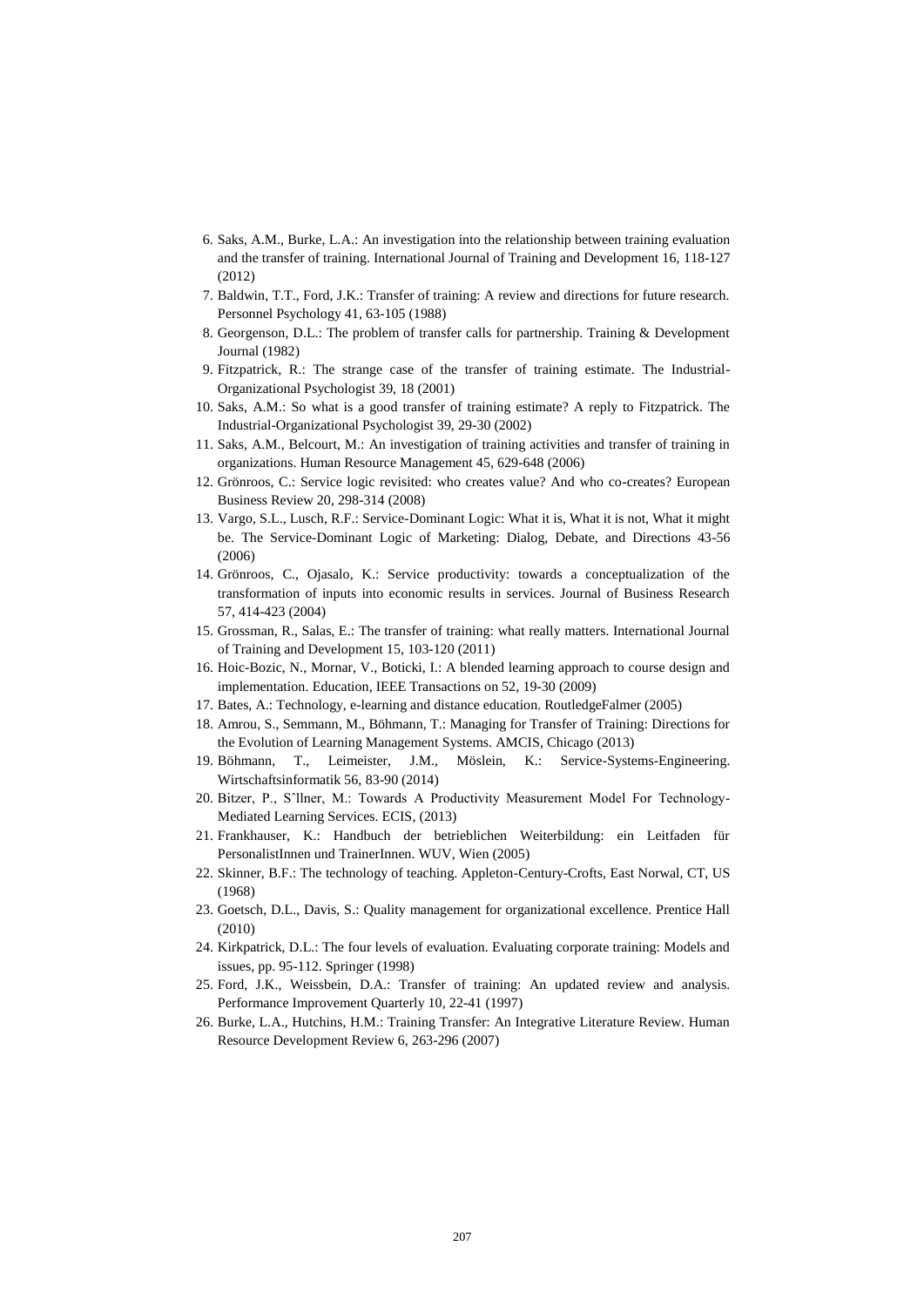- 27. Salas, E., Cannon-Bowers, J.A., Rhodenizer, L., Bowers, C.: Training in organizations: Myths, misconceptions, and mistaken assumptions. Research in Personnel and Human Resources Management 17, 123-162 (1999)
- 28. Holladay, C.L., Quinones, M.A.: Practice variability and transfer of training: the role of self-efficacy generality. Journal of Applied Psychology 88, 1094 (2003)
- 29. P. B. Warr, C.G., I. T. Robertson: Learning strategies and occupational training International Review of Industrial and Organizational Psychology 13, (1998)
- 30. Lee, C.D., Kahnweiler, W.M.: The effect of a mastery learning technique on the performance of a transfer of training task. Performance Improvement Quarterly 13, 125- 139 (2000)
- 31. Alvarez, K., Salas, E., Garofano, C.M.: An integrated model of training evaluation and effectiveness. Human Resource Development Review 3, 385-416 (2004)
- 32. Ford, J.K., Weissbein, D.A.: Transfer of training: An updated review and analysis. Performance Improvement Quarterly 10, 22-41 (2008)
- 33. Salas, E., Rozell, D., Mullen, B., Driskell, J.E.: The Effect of Team Building on Performance An Integration. Small Group Research 30, 309-329 (1999)
- 34. Warr, P.B., Allan, C.: Learning strategies and occupational training. International Review of Industrial and Occupational Psychology 13, 38 (1998)
- 35. McCormack, C., Jones, D.: Building a web-based education system. John Wiley & Sons, Inc. (1997)
- 36. Kontoghiorghes, C.: Factors affecting training effectiveness in the context of the introduction of new technology - a US case study. International Journal of Training and Development 5, 248-260 (2001)
- 37. Lim, D.H., Morris, M.L.: Influence of trainee characteristics, instructional satisfaction, and organizational climate on perceived learning and training transfer. Human Resource Development Quarterly 17, 85-115 (2006)
- 38. Mathieu, J.E., Tannenbaum, S.I., Salas, E.: Influences of individual and situational characteristics on measures of training effectiveness. Academy of Management Journal 35, 828-847 (1992)
- 39. Tracey, J.B., Tannenbaum, S.I., Kavanagh, M.J.: Applying trained skills on the job: The importance of the work environment. Journal of Applied Psychology 80, 239 (1995)
- 40. Burke, L.A., Baldwin, T.T.: Workforce training transfer: A study of the effect of relapse prevention training and transfer climate. Human Resource Management 38, 227-241 (1999)
- 41. Richman‐Hirsch, W.L.: Posttraining interventions to enhance transfer: The moderating effects of work environments. Human Resource Development Quarterly 12, 105-120 (2001)
- 42. Brinkerhoff, R.O., Montesino, M.U.: Partnerships for training transfer: Lessons from a corporate study. Human Resource Development Quarterly 6, 263-274 (1995)
- 43. Clarke, N.: Job/work environment factors influencing training transfer within a human service agency: Some indicative support for Baldwin and Ford's transfer climate construct. International Journal of Training and Development 6, 146-162 (2002)
- 44. Sookhai, F., Budworth, M.H.: The trainee in context: Examining the relationship between self‐efficacy and transfer climate for transfer of training. Human Resource Development Quarterly 21, 257-272 (2010)